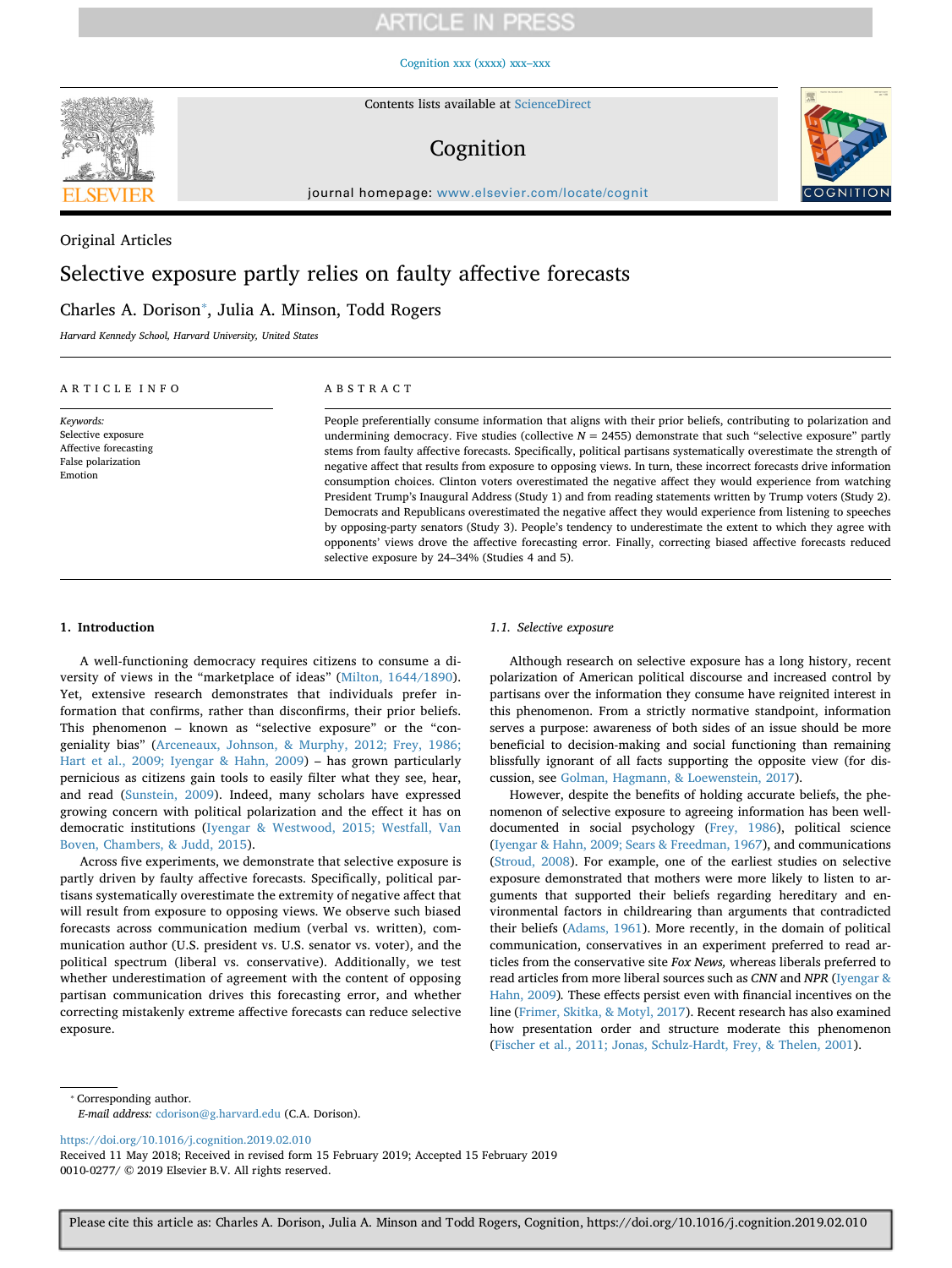Prior empirical and theoretical work examining the origins of selective exposure has treated this tendency as an effort to mitigate cognitive dissonance – an unpleasant state of psychological arousal evoked by the presence of contradictory cognitions ([Festinger, 1957,](#page-8-6) [1964\)](#page-8-6). Indeed the earliest demonstrations of selective exposure in social psychology were conducted under the umbrella of the theory of cognitive dissonance, and thus evidence of selective exposure was treated as confirming the theory's predictions (e.g., [Adams, 1961\)](#page-8-3). Later metaanalytic evidence supports this interpretation ([Hart et al., 2009\)](#page-9-5). Specifically, selective exposure increases when individuals expect to experience greater feelings of threat and conflict, such as in situations when they recently affirmed their views ([Jonas et al., 2001](#page-9-6)) or made an irreversible decision ([Frey & Rosch, 1984](#page-8-7)).

Although the literature on selective exposure has *inferred* that people avoid opposing views because cognitive dissonance causes negative affect (e.g., [Laurin, 2018; Wegener & Petty, 1994](#page-9-7)), this work has not, to our knowledge, directly examined the affective consequences of such exposure. Instead, these studies typically employ a choice paradigm, theorizing that the selected choice (pro-attitudinal information) is more enjoyable than the foregone one (counter-attitudinal information). Thus, research has not addressed whether individuals accurately predict how aversive exposure to opposing views actually is. Is it possible that individuals make daily choices about which news to read, which radio stations to listen to, and even which friends to socialize with based on faulty predictions about the affective consequences of these choices?

In the present research, we build on methodology from the literature on affective forecasting [\(Wilson & Gilbert, 2003, 2005\)](#page-9-8) to measure the positive and negative affect that political partisans expect to experience when confronted with opposing views. We focus our investigation on the accuracy of those expectations, testing whether exposure to opposing views is as aversive as anticipated, or whether individuals make a systematic error in forecasting their affect. In addition, we test whether mistakenly extreme affective forecasts partially underpin selective exposure – one of the most damaging drivers of contemporary political polarization.

# *1.2. Affective forecasting*

An extensive body of research has demonstrated that individuals overestimate their negative affective reactions to a wide variety of events (for relevant reviews see [Wilson & Gilbert, 2003, 2005](#page-9-8)). Specifically, individuals systematically mis-forecast both the intensity of their affective reactions (i.e., the impact bias; [Gilbert, Driver-Linn, &](#page-8-8) [Wilson, 2002; Morewedge & Buechel, 2013; Sieff, Dawes, &](#page-8-8) [Loewenstein, 1999\)](#page-8-8) and the duration of their affective reactions (i.e., the durability bias; [Gilbert, Pinel, Wilson, Blumberg, & Wheatley, 1998;](#page-8-9) [Wilson, Wheatley, Meyers, Gilbert, & Axsom, 2000\)](#page-8-9). Studies examining the cause of these mispredictions have concluded that the error is often driven by focalism: the tendency to overweight the affective impact of the target event while underweighting the affective impact of other, non-target events ([Mallett, Wilson, & Gilbert, 2008; Wilson et al., 2000](#page-9-9); but see also [Levine, Lench, Kaplan, & Safer, 2012](#page-9-10)).

Although research on affective forecasting has demonstrated that individuals overestimate their negative reactions to events ranging from divorce, to job rejection, to inter-racial social interaction ([Gilbert,](#page-8-10) [Lieberman, Morewedge, & Wilson, 2004; Gilbert et al., 1998; Mallett](#page-8-10) [et al., 2008; Buechel, Zhang, & Morewedge, 2017;](#page-8-10) but see also [Levine](#page-9-10) [et al., 2012](#page-9-10)), this work has not addressed one of the most common sources of potential negative affect: exposure to the disagreeing views of others. Indeed, in our own pilot data  $(N = 208)$  examining individuals' enjoyment of a variety of daily activities, we found that people who hold strong opinions on an issue rated policy discussion with holders of opposing views as more aversive than any other activity listed, including household chores, yard work, and a visit to the dentist (details available in the Supplementary Online Material).

In the present research, we test whether such aversion is partly unjustified. We use the methods and framework offered by the literature on affective forecasting to examine whether individuals systematically mis-predict their affective reactions to opposing views.

#### *1.3. Underestimation of agreement*

Multiple research programs suggest that individuals may underestimate their level of agreement with a piece of communication from across the political aisle. First, prior research on partisan conflict has documented the phenomenon of "naïve realism" – the tendency to consider one's own views to be essentially accurate and based in reality, and free of the biases that plague the views of disagreeing others ([Pronin, Gilovich, & Ross, 2004](#page-9-11)). To the extent that individuals consider the holders of opposing views to be subject to misinformation, bias or nefarious motives, they see those views as more extreme and more homogenous than they actually are. This tendency toward exaggerating the extremity of views on the other side has been termed "false polarization" [\(Keltner & Robinson, 1993; Robinson, Keltner, Ward, & Ross,](#page-9-12) [1995; Sherman, Nelson, & Ross, 2003](#page-9-12)). Research on false polarization suggests that partisans may expect specific communications from the other side to be more extreme in their partisanship and have less overlap with their own views than is actually the case.

Second, prior research on affective forecasting has documented the phenomenon of "focalism" – the tendency to overweight the affective impact of the target event and underweight the affective impact of all other non-target events ([Mallett et al., 2008; Wilson et al., 2000](#page-9-9)). To the extent that partisans maintain a greater-than-warranted focus on the partisan identity of the speaker they might mis-predict how much the other side will talk about political content (vs. other tangentially related topics). Such a misprediction about the balance of political vs. non-political content in a communication might lead to a misprediction of one's agreement with the communication content overall.

Across our studies, we use a variety of stimuli to test the prediction that individuals underestimate their level of agreement with communications supporting opposing political perspectives. We find evidence for both this underestimation of agreement, and the hypothesis that it leads to an affective forecasting error: individuals expect to experience more negative affect when consuming content from across the aisle because they expect to have fewer beliefs in common with the other side than is actually the case.

#### **2. Research overview**

Across five studies, we test three overarching hypotheses. First, in Studies 1–3, we test whether individuals systematically overestimate their negative affective reactions. We do so by comparing forecasted affect to experienced affect. Second, in Study 1 and Study 3, we test whether this affective forecasting error (the difference between forecasted affect and experienced affect) is underpinned by an underestimation of agreement (the difference between forecasted agreement and experienced agreement). Finally, Studies 4–5, we test whether debiasing forecasted affect causally decreases selective exposure. Additionally, in Study 1, we link forecasted agreement, forecasted affect, and selective exposure in a single model showing that forecasted agreement predicts forecasted affect, which in turn predicts selective exposure.

# *2.1. Open science*

For all studies, we decided on sample sizes before collecting any data. We report all data exclusions, all manipulations, and all measures. Data, code, preregistrations, and materials are available on the Open Science Framework [here.](https://osf.io/7mqej/?view_only=490346e17b8745bd877bd13b196c368c) Studies 2, 3, and 5 were preregistered, as was a large-scale replication of Study 4 (see Supplementary Online Materials for details).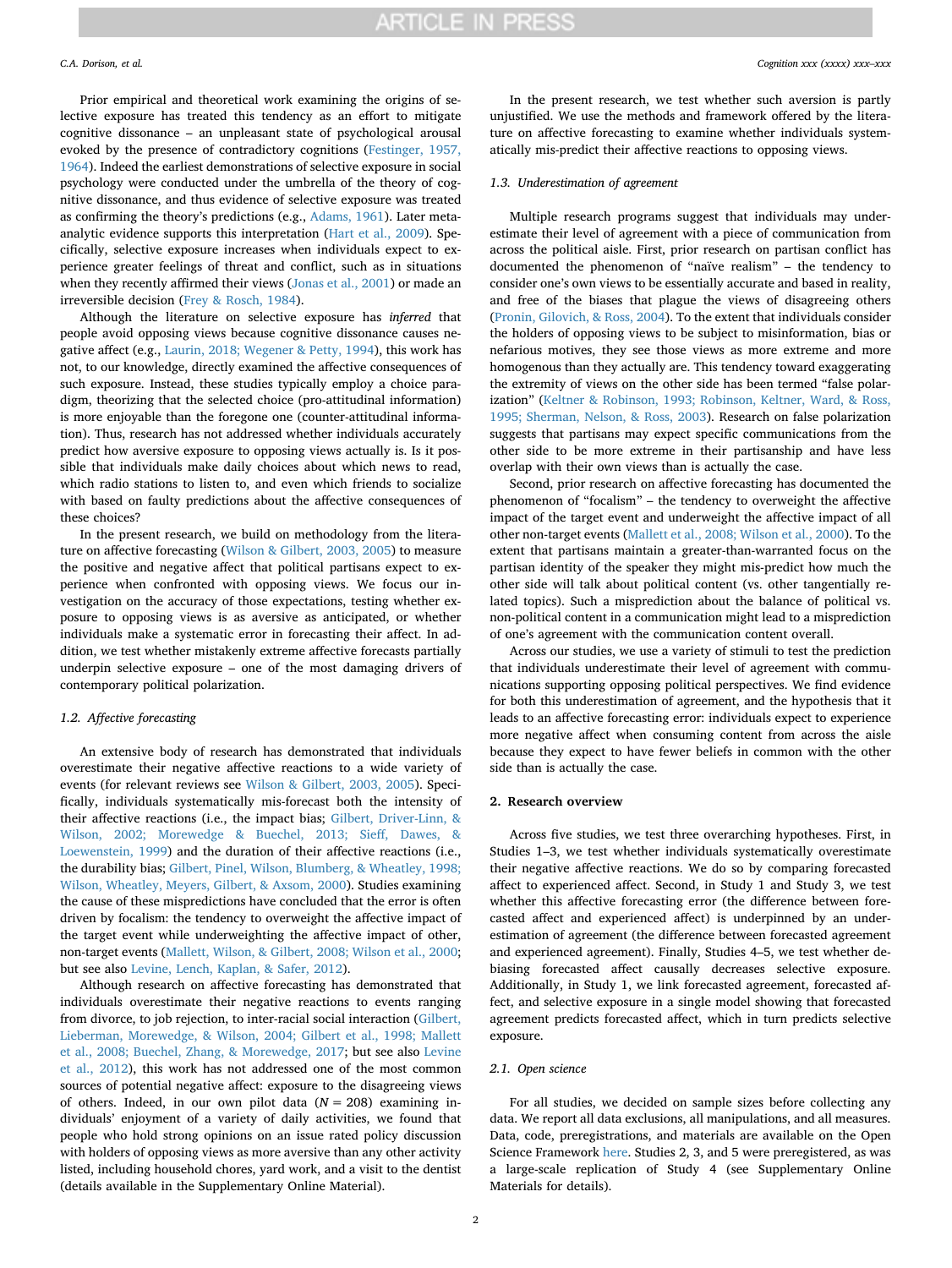# **3. Study 1**

Study 1 took place minutes after President Trump's inauguration speech on January 20, 2017. We launched the study immediately after the video recording of the speech became publicly available in order to minimize the chance that our participants would have previous exposure to the speech. Participants were Clinton voters who first *imagined* watching President Trump's inauguration speech and forecasted their affective reactions to it, as well as the degree to which they expected to agree with the content of the speech. They then *actually* watched his speech and reported their experienced affect and level of agreement.

# *3.1. Method*

We solicited participation by 247 Amazon Mechanical Turk (Mturk) workers (130 males, 117 females,  $M_{\text{age}} = 33 \text{ years}$ , age range = 21–70 years) who voted for Hillary Clinton to participate in a 25-min study of political opinions in exchange for \$3.00. The recruitment materials did not mention that the study would involve interaction with opposing views in order to avoid biasing selection effects.

Our goal was to collect 250 participants, based on the effect sizes observed in our pilot studies. We determined a priori that we would drop participants who failed the attention check or did not meet the recruitment criteria. We report all of our measures, conditions, and exclusions.

Participants first reported their overall political ideology on a 7 point scale anchored at 1: "Very Liberal" and 7: "Very Conservative." Participants then reported the extent to which they agreed with, liked, and approved of President Trump on 7-point scales anchored at 1: "Strongly Oppose" and 7: "Strongly Support."

Participants also indicated their willingness to engage with a variety of individuals and ideologies on both sides of the political divide. Specifically, we asked them how willing they would be to watch online content by representatives of both political parties. We asked about participants' willingness to watch speeches by two presidents (Donald Trump and Barack Obama), senators (Ted Cruz and Bernie Sanders), and typical voters (Republican and Democratic). Participants reported their willingness to consume each piece of content using 7-point scales anchored at 1: "Not at all" and 7: "Extremely." The difference between participants' average willingness to consume content presented by ownparty and opposite-party targets served as our measure of selective exposure.

Next, participants answered three questions regarding their familiarity with President Trump's inauguration speech prior to taking part in this study, which we used for later screening. Participants answered whether they had watched the speech (yes/no), and if yes, how much they had watched (0–5 min, 5–10 min, 10–15 min, the entire speech). Participants also reported how familiar they were with the content of the speech on a 5-point scale anchored at 1: "Not at all familiar" and 5: "Very familiar."

We then asked all participants to imagine watching President Trump's 17-minute inauguration speech and to forecast their affect. Participants filled out a set of scales previously used in research on affective forecasting ([Mallett et al., 2008](#page-9-9)) reporting expectations regarding their positive and negative affect. All items used a 9-point scale anchored at 0: "Would not feel the emotion even the slightest bit" and 8: "Would feel the emotion more strongly than ever." The affect scale consisted of ten items: five examining negative affect (annoyed, resentful, nervous, angry, afraid) and five examining positive affect (enthusiastic, relaxed, happy, excited, cheerful), presented in a randomized order. We subtracted the mean of the negative affect items from the mean of the positive affect items, obtaining a single score for each participant where positive numbers represented greater levels of positive than negative affect.

the speech. Specifically, participants reported the percentage of the video content with which they expected to strongly disagree, somewhat disagree, neither agree nor disagree, somewhat agree, and strongly agree. We required participants to allocate their percentages such that the total of the five categories equaled 100%. We created an agreement index by multiplying the percentages in each of the five categories by −2: "strongly disagree," −1: "somewhat disagree," 0: "neither agree nor disagree,"  $+1$ : "somewhat agree," and  $+2$ : "strongly agree." Thus, the index ranged from −2: "strongly disagree with 100% of the content" to  $+2$ : "strongly agree with 100% of the content," where a score of 0 indicated equally strong levels of agreement and disagreement.

Participants then watched President Trump's actual inauguration speech (that he had just delivered live minutes prior) and responded to the same affect and agreement items, this time with respect to their actual experience. To address potential concerns that people mis-interpret the experience questions as reporting their feelings in general instead of in reference to the video clip [\(Levine et al., 2012;](#page-9-10) but see also [Buechel et al., 2017\)](#page-8-11), we asked participants to report how they felt "when you were actually watching the video."

All participants then completed a video attention check (asking about the color of President Trump's tie, the weather in Washington D.C., and the theme of his speech) and demographic measures, including indicating who they had voted for in the 2016 Presidential election.

# *3.2. Results*

We eliminated from analysis six participants who answered more than one attention check question incorrectly. Consistent with our Mturk solicitation, we also eliminated from analysis 19 participants who reported not voting for Hillary Clinton, leaving a total of 222 participants.<sup>[2](#page-2-1)</sup>

# *3.2.1. Affect*

Both the forecast (alpha =  $0.89$ ) and experience (alpha =  $0.93$ ) affect scales achieved high levels of reliability.<sup>[3](#page-2-2)</sup> Overall, participants anticipated experiencing high levels of negative affect while watching the inauguration speech ( $M = -4.08$ ,  $SD = 2.94$ ). However, their experiences of the speech proved to be substantially less negative than they anticipated ( $M = -3.07$ ,  $SD = 3.86$ ). A paired samples *t*-test showed that this difference was statistically significant, *t*  $(221) = -6.75$ ,  $p < .001$ , mean difference =  $-1.01$ , Cohen's  $d = 0.29$ . Thus, participants clearly over-estimated their negative reactions to the speech, despite the fact that due to the extensive media coverage of the Presidential election most were likely to be quite familiar with Donald Trump, his positions, and his speaking style.

Our data also enabled us to compare the forecasted and experienced reactions of those participants who had not watched the speech at all, with those who had just watched the speech live. The first group of participants  $(n = 104)$ , whom we called "naïve" participants, forecasted their affect with no prior experience of the speech, and thus experienced the speech for the first time in the course of our study. This group showed a large affective forecasting error (*M* = −4.91 vs. *M* = −3.96), *t*(103) = −4.13, *p* < .001, mean difference = −0.95, Cohen's *d* = 0.29. Intriguingly, participants who had seen the speech live and now watched it for the *second* time during the study, whom we called "exposed" participants  $(n = 118)$ , also showed a forecasting

We further measured participants' agreement with the content of

<span id="page-2-0"></span> $1$  We added this specific text – in reference to the focal event rather than to feelings in general – in all studies.

<span id="page-2-1"></span> $2$  When we repeat our analyses based on all participants who did not vote for Donald Trump (i.e., keeping participants who voted for third-party candidates or did not vote), our results remain consistent with those reported. We did not analyze data from any participants who failed the attention checks.

<span id="page-2-2"></span><sup>&</sup>lt;sup>3</sup> The alphas on the affect scales ranged from 0.82 to 0.93 across all studies.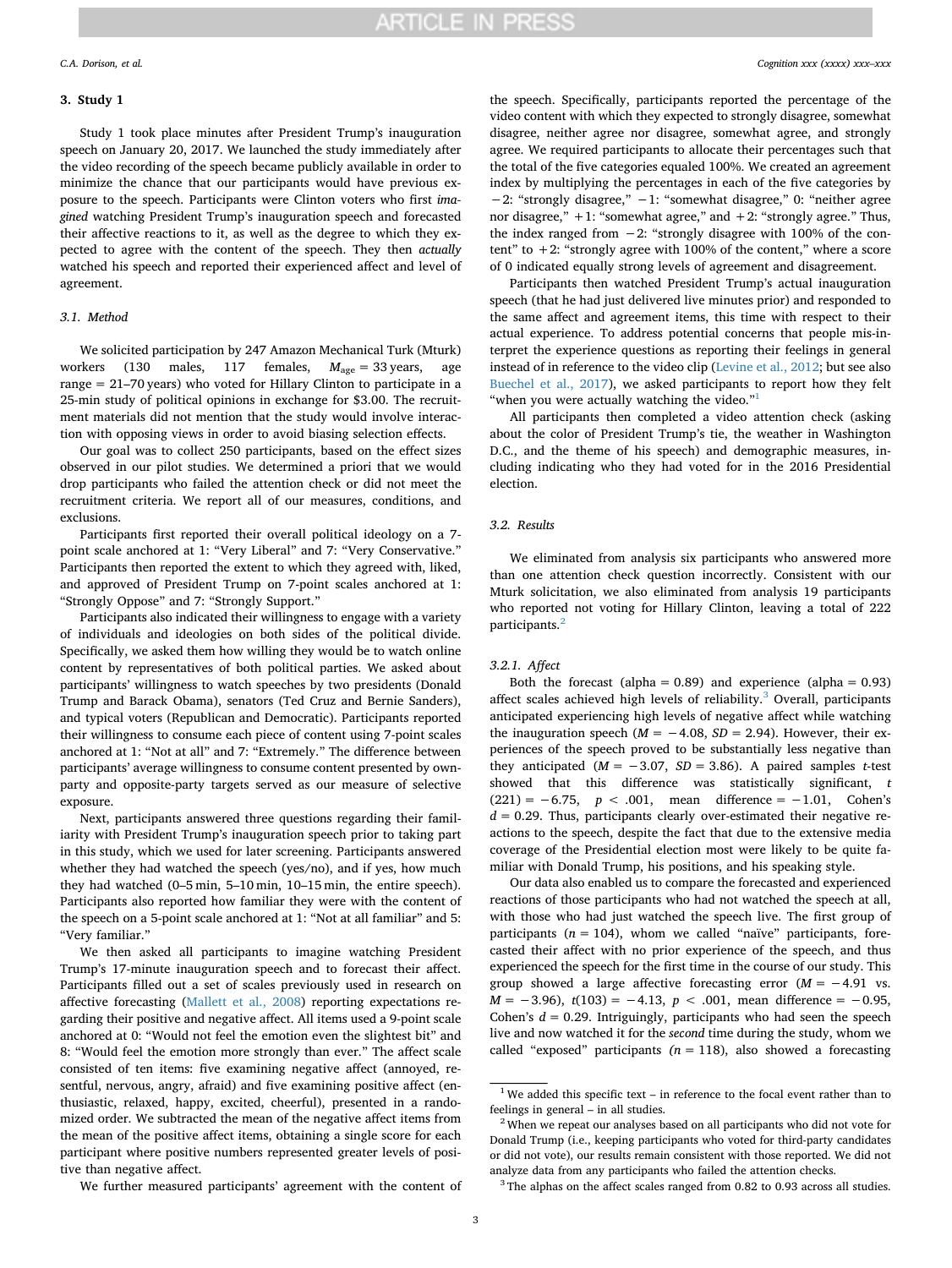error, and one of a similar magnitude ( $M = -3.34$  vs.  $M = -2.28$ ), *t*  $(117) = -5.43$ ,  $p < .001$ , mean difference =  $-1.05$ , Cohen's  $d = 0.31$ . Given that we find no significant interaction between affective forecasting errors and prior exposure to the speech, we collapse across this variable in ensuing analyses.

# *3.2.2. Agreement*

We then examined the accuracy of participants' expectations of agreement by collapsing the percentage of the speech assigned to each category of agreement (as described in the Method section above). Participants anticipated experiencing high levels of disagreement with the inauguration speech  $(M = -1.12, SD = 0.82)$ . However, when they experienced the speech, the found the content to be substantially more in line with their own beliefs ( $M = -0.74$ ,  $SD = 1.12$ ). A paired samples *t*-test showed that this difference was statistically significant, *t*  $(221) = -7.25$ ,  $p < .001$ , mean difference =  $-0.37$ , Cohen's  $d = 0.38$ .

#### *3.2.3. Mediation analysis*

An important question is whether underestimation of agreement mediated the affective forecasting error. A key innovation in withinsubjects mediation analysis has been the development of a path-analytic approach ([Montoya & Hayes, 2017;](#page-9-13) c.f. [Judd, Kenny, & McClelland,](#page-9-14) [2001\)](#page-9-14). Compared to the classic causal-steps approach, this method has the advantages of estimating the indirect path (a test of joint significance), and providing an interval estimate for the indirect path (see, for example, [Brown-Iannuzzi, Dotsch, Cooley, & Payne, 2017; Cooney,](#page-8-12) [Gilbert, & Wilson, 2017](#page-8-12)).

Thus, to test whether the agreement error mediated the affective forecasting error, we conducted within-subjects mediation analysis with the MEMORE macro in SPSS with 10,000 bootstrapped samples ([Montoya & Hayes, 2017\)](#page-9-13). Consistent with predictions, the affective forecasting error was significantly mediated by the agreement error, as indicated by the fact that the 95% Confidence Interval (CI) for the indirect path did not include zero,  $b = -0.57$ , 95% CI [ $-0.78$ ,  $-0.38$ ].

# *3.2.4. Selective exposure*

When we examined participants' reported willingness to engage with opposing views, we found the now well-documented pattern of selective exposure to belief-confirming information. The Clinton voters in our study were more willing to watch video speeches by President Barack Obama (*M* = 5.10), Senator Bernie Sanders (*M* = 5.05), and a generic Democratic voter ( $M = 4.50$ ), than by President Donald Trump  $(M = 2.65)$ , Senator Ted Cruz  $(M = 1.91)$ , and a generic Republican voter (*M* = 3.24; all *t*s > 8, all *p*s < .001).

We next calculated an index of each participants' level of selective exposure by averaging their willingness to watch the Democratic president, senator, and typical voter and subtracting their average willingness to watch the Republican president, senator, and typical voter. Because all of our participants had voted for the Democratic presidential candidate, a positive score indicated greater willingness to consume belief-consistent information.

To examine whether participants' faulty affective forecasts predicted their unwillingness to consume content by holders of opposing views, we regressed participants' selective exposure score on the level of affect that they had forecasted in reaction to watching the inauguration speech. Participants' forecasted affect significantly predicted levels of selective exposure,  $b = -0.28$ ,  $SE = 0.034$ , *t*  $(220) = -8.29$ ,  $p < .001$ , such that the more negative affect participants anticipated experiencing during the speech, the less willing they reported being to watch speeches by opposing party members. This relationship remained strong even after controlling for experienced affect, *b* = −0.23, *SE* = 0.060, *t*(219) = −3.78, *p* < .001, suggesting that the selective exposure choice is driven not only by the objective characteristics of the stimulus, but also by participants' anticipated reactions to it.

### *3.2.5. Initial test of overarching model*

We hypothesized forecasted agreement with the target stimulus drives the affect participants expect that stimulus to elicit, and that these affective forecasts drive selective exposure. To test this overarching model, we fit a structural equation model using the Lavaan package in R ([Rosseel, 2012](#page-9-15)) with selective exposure as the outcome variable, forecasted affect as a mediating variable, and forecasted agreement as an independent variable. We find strong evidence of relationships between forecasted agreement and forecasted affect  $(b = 0.72, z = 15.58, p < .001)$  and forecasted affect and selective exposure  $(b = -0.34, z = -4.01, p < .001)$ , providing initial evidence for the full structure of the theoretical model. Importantly, our data also show that individuals are erroneous in both their agreement and their affective forecasts, lending evidence to our overall theorizing regarding the role of faulty affective forecasts in selective exposure.

# *3.3. Discussion*

Study 1 provided initial evidence in support of the hypothesis that individuals overestimate the negative affect they will experience from consuming opposing views. The amount of media attention devoted to the presidential campaign might suggest that voters would have accurate forecasts of their reactions to the new president. However, in reality, Democratic voters dramatically overestimated their negative affective reactions.

Participants further overestimated how much of the speech they were likely to disagree with and this difference in anticipated versus actual disagreement mediated the affective forecasting error. Importantly, we find these results despite the fact that a desire for consistency among participants should dampen the reported difference between forecasts and experiences. Forecasted affect was a strong predictor of selective exposure, above and beyond actual experienced affect. Finally, we provided initial evidence for an overarching model in which forecasted agreement drives forecasted affect, which in turn drives selective exposure.

# **4. Study 2**

Study 2 extends our investigation by testing participant reactions to content produced by voters instead of a professionally authored speech. It also used written, rather than spoken, content. Finally, Study 2 used a between-subjects design.

# *4.1. Method*

Four hundred and two participants (184 female, 218 male,  $M<sub>aze</sub> = 36$  years, age range = 18–74) completed the study for \$0.50 on Amazon's Mturk. We pre-registered to stop data collection after 400 participants, but two extra participants completed the study before the survey was closed. We used an identical recruitment process to Study 1, recruiting Hillary Clinton voters, and not including any information that the study would include exposure to opposing views. After an attention check, all participants received the following directions:

*"One year after the 2016 presidential election, the New York Times invited Trump voters who continue to support Donald Trump and his policies to share why they stand by their vote. The New York Times collected readers' responses written in their own words."*

We then randomly assigned participants to one of two experimental conditions. In the "Forecast" condition, we asked participants to imagine what it would be like to read three of the responses we had just described. In the "Experience" condition, participants actually viewed three of the responses. We used all fifteen responses published in the *New York Times* article, and each study participant saw a randomly selected set of three. The entire set of fifteen responses can be found in the Supplementary Online Materials.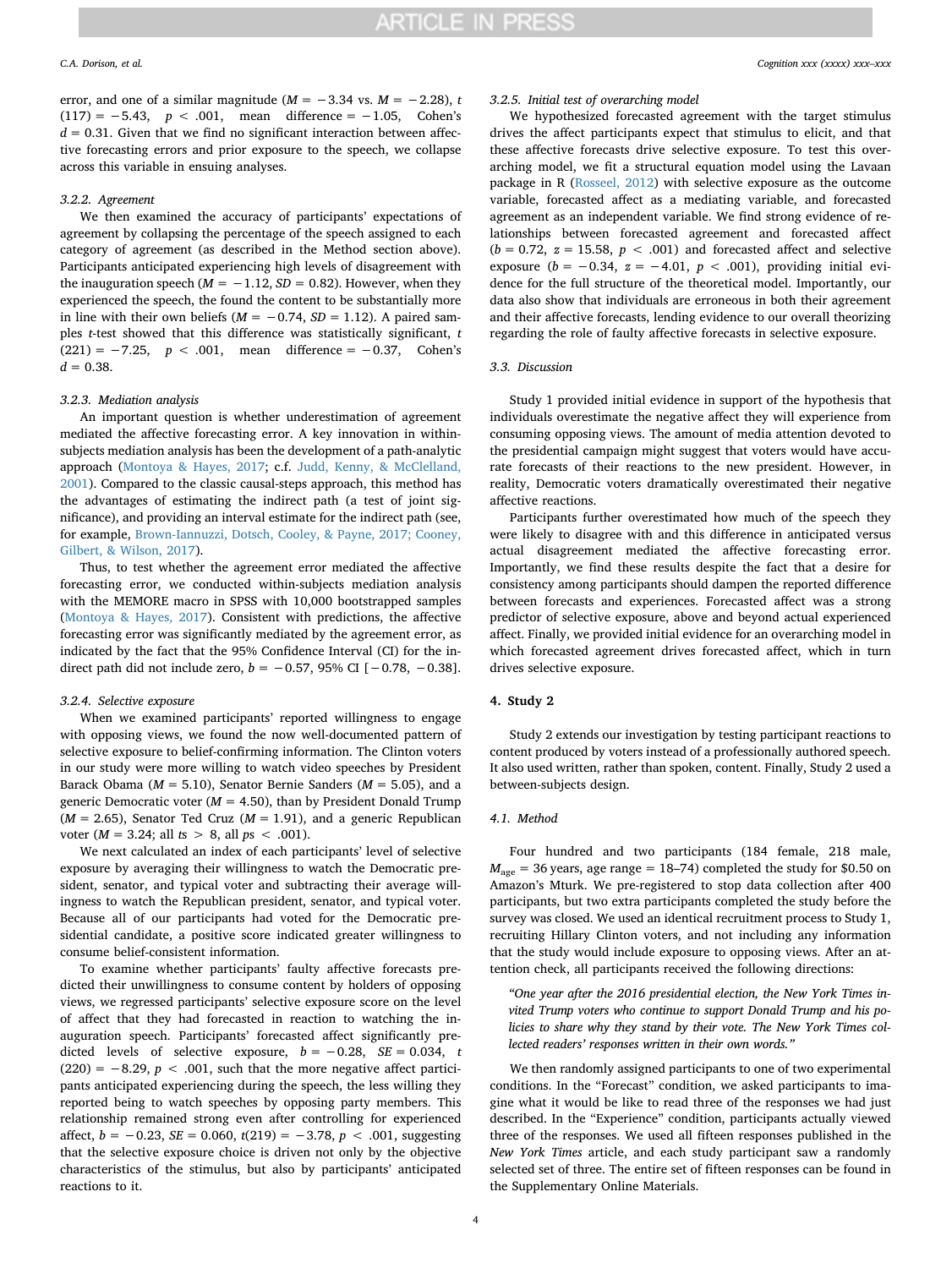### <span id="page-4-0"></span>**Table 1**

Means and standard deviations of affect ratings (Studies 1 & 2). Superscript a denotes a significant difference in Study 1. Superscript b denotes a significant difference in Study 2. Study 1 used within-subject comparisons, whereas Study 2 used between-subject comparisons.

| Affect Items              | Study 1     | Study 1     | Study 2     | Study 2    |
|---------------------------|-------------|-------------|-------------|------------|
|                           | Forecast    | Experience  | Forecast    | Experience |
| Annoyed <sup>a, b</sup>   | 5.88 (2.29) | 5.25(2.80)  | 5.84(2.13)  | 5.24(2.53) |
| Resentful <sup>a, b</sup> | 5.18 (2.56) | 4.79 (2.91) | 4.71 (2.46) | 4.05(2.57) |
| Nervous <sup>a</sup>      | 4.67(2.53)  | 3.84(2.81)  | 3.02(2.35)  | 2.71(2.60) |
| Angry <sup>a, b</sup>     | 5.00(2.65)  | 4.50(2.93)  | 4.92 (2.32) | 4.25(2.58) |
| Afraid <sup>a</sup>       | 4.37(2.44)  | 3.71(2.80)  | 3.17(2.67)  | 2.70(2.56) |
| Enthusiastic <sup>a</sup> | 0.80(1.53)  | 1.28(2.06)  | 1.42(1.93)  | 1.50(1.98) |
| Relaxed <sup>a</sup>      | 1.59(2.03)  | 1.97(2.28)  | 2.39(2.17)  | 2.80(2.34) |
| Happy <sup>a</sup>        | 0.75(1.35)  | 1.23(2.04)  | 1.40(1.91)  | 1.51(1.97) |
| Excited <sup>a</sup>      | 0.82(1.43)  | 1.16(1.94)  | 1.44(1.93)  | 1.39(1.86) |
| Cheerful <sup>a</sup>     | 0.76(1.47)  | 1.12(1.93)  | 1.27(1.76)  | 1.45(1.93) |

We measured forecasted and experienced affect in the same way as in Study 1. Participants filled out the same set of affect scales, including five negative and five positive items. As in Study 1, we subtracted the mean of the negative affect items from the mean of the positive affect items, obtaining a single score for each participant where higher numbers represented more positive affect. At the end of the study, all participants reported their political ideology, for whom they voted in the 2016 presidential election, and demographics.

# *4.2. Results*

In accordance with our pre-registered analysis plan, we eliminated 37 participants who failed the attention check or who reported either not voting or voting for someone other than Hillary Clinton, leaving a total of 365 participants.

Both the forecast (alpha =  $0.83$ ) and experience (alpha =  $0.82$ ) affect scales again achieved high level of reliability. As predicted, participants in the Forecast condition expected reading opposing views to be more negative than individuals in the Experience condition reported it to be (*M* = −2.75 vs. *M* = −2.06), *t*(360) = −2.37, *p* = .018, mean difference = 0.69, Cohen's *d* = 0.25.

[Table 1](#page-4-0) presents the descriptive statistics for the individual affect items in Studies 1 and 2. As can be seen from an examination of the table, the effect is not driven by a subset of our items. Instead, it appears that the largest part of the error comes from individuals exaggerating the amount of negative affect that they are likely to experience. However, participants also under-estimated the extent to which they would experience positive affect.<sup>[4](#page-4-1)</sup>

# *4.3. Discussion*

Study 2 builds upon Study 1 by examining written content produced by voters rather than audio content produced by a professional politician. It also used a between-subjects design rather than a within-subjects design.

#### **5. Study 3**

Study 3 builds upon Studies 1 and 2 in several ways. First, we examined affective forecasts from both sides of the political aisle. Second, we again change stimuli in order to test the generalizability of our phenomenon. Participants in Study 3 viewed videos by current United States senators. Third, we again tested the extent to which participants

underestimate their agreement with the content of a communication from the opposing side, now in a between-subjects design.

#### *5.1. Method*

We recruited 400 Amazon Mechanical Turk workers for a short study of political opinions (202 female, 196 male, 2 non-binary/other,  $M<sub>age</sub> = 37$ , age range = 19–75) who completed the study for \$0.50. As in Studies 1 and 2, no information was given in the recruitment that the study would involve interaction with opposing views.

After an attention check, all participants indicated their political ideology on a 7-point scale from 1: "very liberal" to 7: "very conservative." We then randomly assigned participants to one of two experimental conditions. In the "Forecast" condition, we asked participants to imagine what it would be like to watch a short video clip of Senator Ted Cruz (or Bernie Sanders) talk about tax reform (or gun control). Participants always imagined viewing a video by an opposingparty senator. In the "Experience" condition, participants actually watched this short video clip by an opposing-party senator. We selected speeches in this study by selecting the most recent political speech uploaded to the Youtube channel of each respective senator.

We measured forecasted and experienced affect in the same way as in Studies 1 and 2. In addition, as in Study 1, participants reported the percentage of the video content with which they expected to strongly disagree, somewhat disagree, neither agree nor disagree, somewhat agree, and strongly agree. As in Study 1, we took a weighted average of these five categories to create a single index ranging from −2: "strongly disagree with 100% of the content" to  $+2$ : "strongly agree with 100% of the content," where a score of 0 indicated equally strong levels of agreement and disagreement. All participants then completed demographic measures.

# *5.2. Results*

In accordance with our pre-registration, we eliminated from analysis 64 participants who failed the attention check or who reported being "middle of the road" in their political ideology, leaving a total of 336 participants.

As predicted, participants in the Forecast condition expected watching the video clips to be more negative than individuals in the Experience condition reported it to be  $(M = -2.03 \text{ vs. } M = -0.96)$ , *t* (318) = −3.31, *p* = .001, mean difference = 1.07, Cohen's *d* = 0.36[.5](#page-4-2) Additionally, participants in the forecast condition expected to disagree with more of the content in the video clip than participants in the experience condition reported disagreeing with (*M* = −1.13 vs. *M* = −0.61), *t*(272) = −4.42, *p* < .001, mean difference = 0.52, Cohen's  $d = 0.49$ , again making an incorrect inference about the content of the speech based on the source.

Finally, we conducted a between-subjects mediation analysis with the Lavaan package in R ([Rosseel, 2012](#page-9-15)). As in Study 1, the agreement error mediated the forecasting error,  $b = -0.15$ ,  $z = -4.32$ ,  $p < .001$ . Thus, it seems that participants expect opposing views to be more aversive than they turn out to be because they exaggerate the level of disagreement between their own views and those held by political opponents.

<span id="page-4-1"></span><sup>4</sup> While the forecasting error with respect to positive affect is not significantly different from zero in this study, it is significantly different from zero in all other studies.

<span id="page-4-2"></span><sup>&</sup>lt;sup>5</sup> It could be the case that individuals also misjudge their affect when consuming agreeing political views. We conducted an additional follow-up study to test this hypothesis using the same stimuli and found no significant difference between forecasts vs. experiences of affect for agreeing-party senators ( $M_{\text{forecast}}$  $= 2.66$  vs.  $M_{\text{experiences}} = 2.42$ ,  $t(302) = 0.76$ ,  $p > .40$ , mean difference = −0.24, Cohen's *d* = 0.09).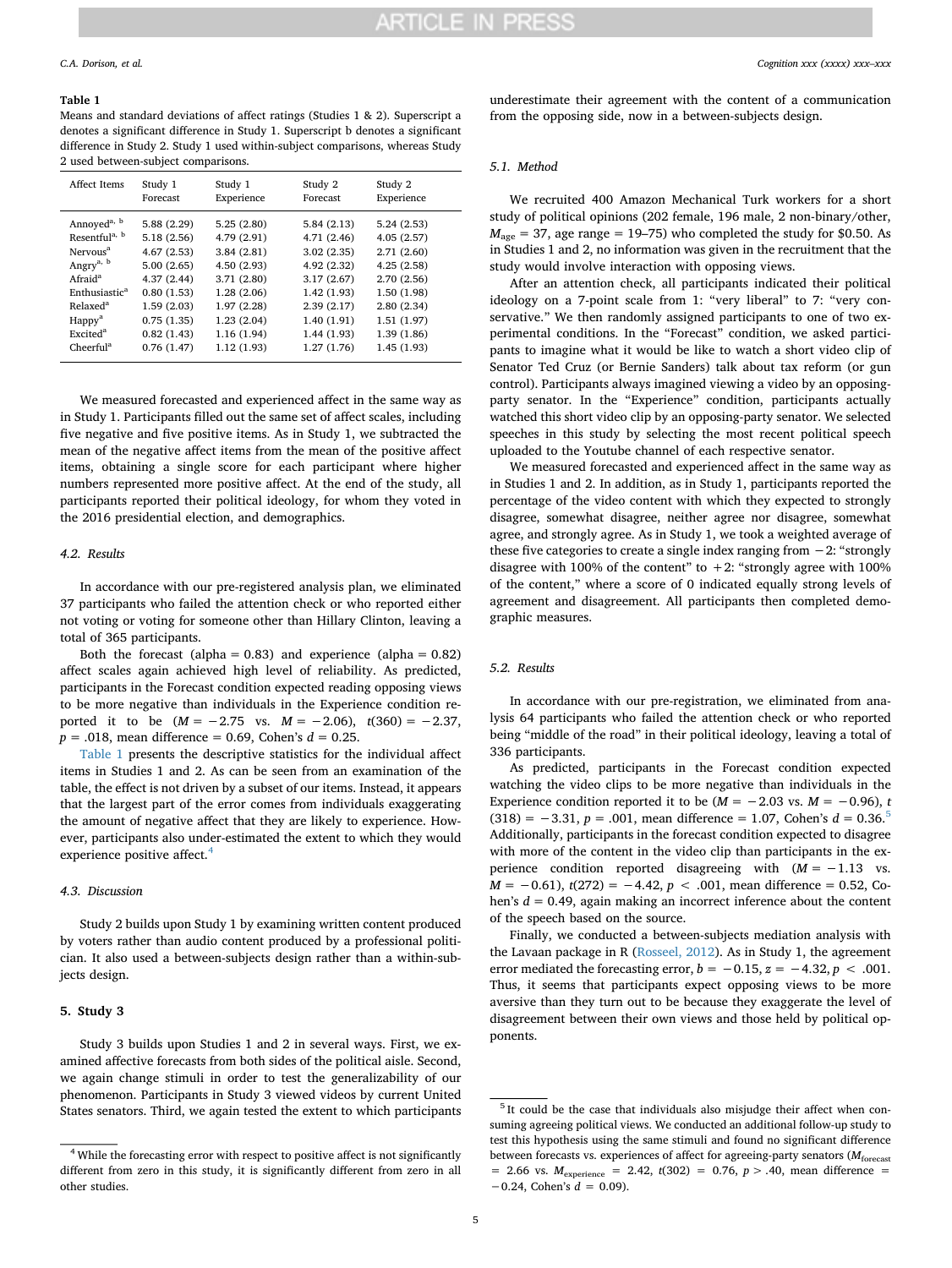### *5.3. Discussion*

Study 3 builds on Studies 1 and 2 by showing the affective forecasting error in a between-subjects design. Furthermore, we document that the error can be committed with respect to both liberal and conservative targets by both liberal and conservative participants. We further replicate the results of our mediation analysis in Study 1, using a between-subjects design.

Our findings in Study 3 suggest that individuals expect holders of opposing views to disagree with them more dramatically than turns out to be the case. Specifically, the misprediction of agreement in Study 1 could be attributed to the fact that President Trump's inauguration speech focused less on policy content than participants anticipated, and they found themselves unexpectedly agreeing with generic patriotic statements such as "America is great!" In Study 3, however, participants both expected and viewed a short policy speech on a familiar topic. The fact that they again mispredicted their level of agreement with the speech suggests that what they are mispredicting may in fact be the extremity of policy views on the other side. This evidence is in line with prior research on "false polarization" [\(Keltner & Robinson, 1993;](#page-9-12) [Robinson et al., 1995; Sherman et al., 2003\)](#page-9-12), and demonstrates an important and previously undocumented potential consequence of that phenomenon.

# **6. Study 4**

In Study 1, we documented that the faulty affective forecasts predicted participants' reported level of selective exposure. However, that evidence suffers from the shortcomings of a correlational design and the fact that the measure of selective exposure was hypothetical. In Study 4, we directly test this causal mechanism by manipulating people's affective forecasts and observing how this changes real information consumption choices. We further test whether the change in selective exposure is mediated by a change in affective forecasts.

# *6.1. Method*

We recruited 1002 Amazon Mechanical Turk workers for a short study of political opinions.<sup>[6](#page-5-0)</sup> Participants first reported their political ideology on the same scale as previous studies and read instructions summarizing the study as having to do with thinking about, reading about, and watching politicians from across the political spectrum.

Next, we randomly assigned participants to one of two experimental conditions. Participants in the "Treatment" condition were given the de-biasing message reproduced below. Participants in the "Control" condition read no such de-biasing message.

*"Think about listening to a politician who holds opposing views to your own. Most people expect that experience to be very unpleasant. Surprisingly, it turns out that listening to or reading opposing perspectives can be pretty interesting. Most people are glad to better understand why the other side supports different policies. In our previous studies we've found that participants don't end up disliking listening to the other side as much as they expect. In one study we asked Clinton voters to watch the Trump inauguration speech. Although they anticipated it to be very unpleasant, it turned out to be more pleasant than expected. Interestingly, many of the Clinton voters agreed with some of the points President Trump made. Conservative voters listening to Liberal politicians have told us the same thing. [Emphasis present in original.]*"

We then instructed all participants to forecast their affective reaction to watching a speech by a senator from the opposing side of the political aisle: either Bernie Sanders (for conservatives) or Ted Cruz (for liberals). Participants used the same affect items as in prior studies. In the next part of the study, we presented all participants with the following instructions:

*"Later in the study, you will have the opportunity to read the press pages of several current members of the United States Senate. Below is a list of senators along with their party affiliation and their state. For each senator, there is also a score of how liberal or conservative their voting record is. The scores range from* −*1 (extremely liberal) to +1 (extremely conservative). The senators are presented in order of their voting records."*

We instructed participants to select at least five of the senators from the list. The list included ten Democratic senators (e.g., Elizabeth Warren, Al Franken, Chuck Schumer) and ten Republican senators (e.g., Marco Rubio, Mitch McConnell, John McCain) with the most google hits associated with their names at the time of the study. The name of each senator was presented along with their state, party, and DW-Nominate score. DW-Nominate scores are a widely-used metric of legislative roll-call behavior derived by applying multidimensional scaling to provide a single quantitative estimate of political ideology ([Poole &](#page-9-16) [Rosenthal, 1985, 2000\)](#page-9-16). Order was counterbalanced so that half of the participants saw senators ordered from most conservative to most liberal, whereas the other half saw the reverse order.

We considered two measures of selective exposure: (1) The average DW nominate scores of the senators each participant chose; and (2) the number of senators chosen from the opposing political party of the participant.

After a brief filler task involving reading an unrelated marine biology article, participants then actually watched and reported their affective reaction to a short video speech (by either Ted Cruz or Bernie Sanders) for which they had forecasted their affect earlier in the study.

Finally, all participants then completed an attention check (asking about the purpose of the study) and demographic measures. At the end of the study, the survey routed participants to the press pages of the senators they had selected earlier.

#### *6.2. Results*

Using an identical process to Study 3, we eliminated from analysis 218 participants who failed an attention check or who identified as "Middle of the Road" politically, leaving a total of 784 partisans.

#### *6.2.1. Affect*

In line with the results from our previous studies, we found that, overall, participants expected listening to opposing speeches to be more negative than what they reported after having watching the speech (*M* = −1.98 vs. *M* = −0.93), *t*(783) = 12.60, *p* < .001, mean difference =  $-1.04$ , Cohen's  $d = 0.36$ ). Importantly though, participants in the treatment condition reported less negative forecasts than participants in the control condition  $(M = -1.77$  vs.  $M = -2.20$ , *t*  $(780) = 2.20, p = .028$ , mean difference = -0.43, Cohen's  $d = 0.16$ . Thus, simply informing participants regarding the results of our prior research, in a few short sentences, led them to amend their expectations. Interestingly, participants in the treatment condition also reported less negative experiences than those in the control condition (*M* = −0.59 vs. *M* = −1.29), *t*(781) = 3.17, *p* = .002, mean difference =  $-0.70$ , Cohen's  $d = 0.23$ . As suggested by the fact that we find significant effects of condition on both forecasts and experiences separately, we find no significant interaction between condition (treatment, control) and reporting type (forecast, experience) in a  $2 \times 2$ mixed ANOVA,  $F = 2.42$ ,  $p = .12$ . Most importantly, however, our treatment significantly reduced negativity of affective forecasts.

<span id="page-5-0"></span><sup>6</sup> We initially collected 500 participants and obtained directionally predicted but marginally significant results ( $p = .06$ , Cohen's  $d = 0.19$  for main effect on forecasted affect). In line with recommendations of [Lakens \(2014\)](#page-9-17) and Simonsohn (personal communication), we doubled our sample, and report results from both combined waves of data collection. To allay concerns about reproducibility, we conducted a large-scale, pre-registered replication of Study 4  $(N = 1205)$ . The Supplementary Online Materials provides full details.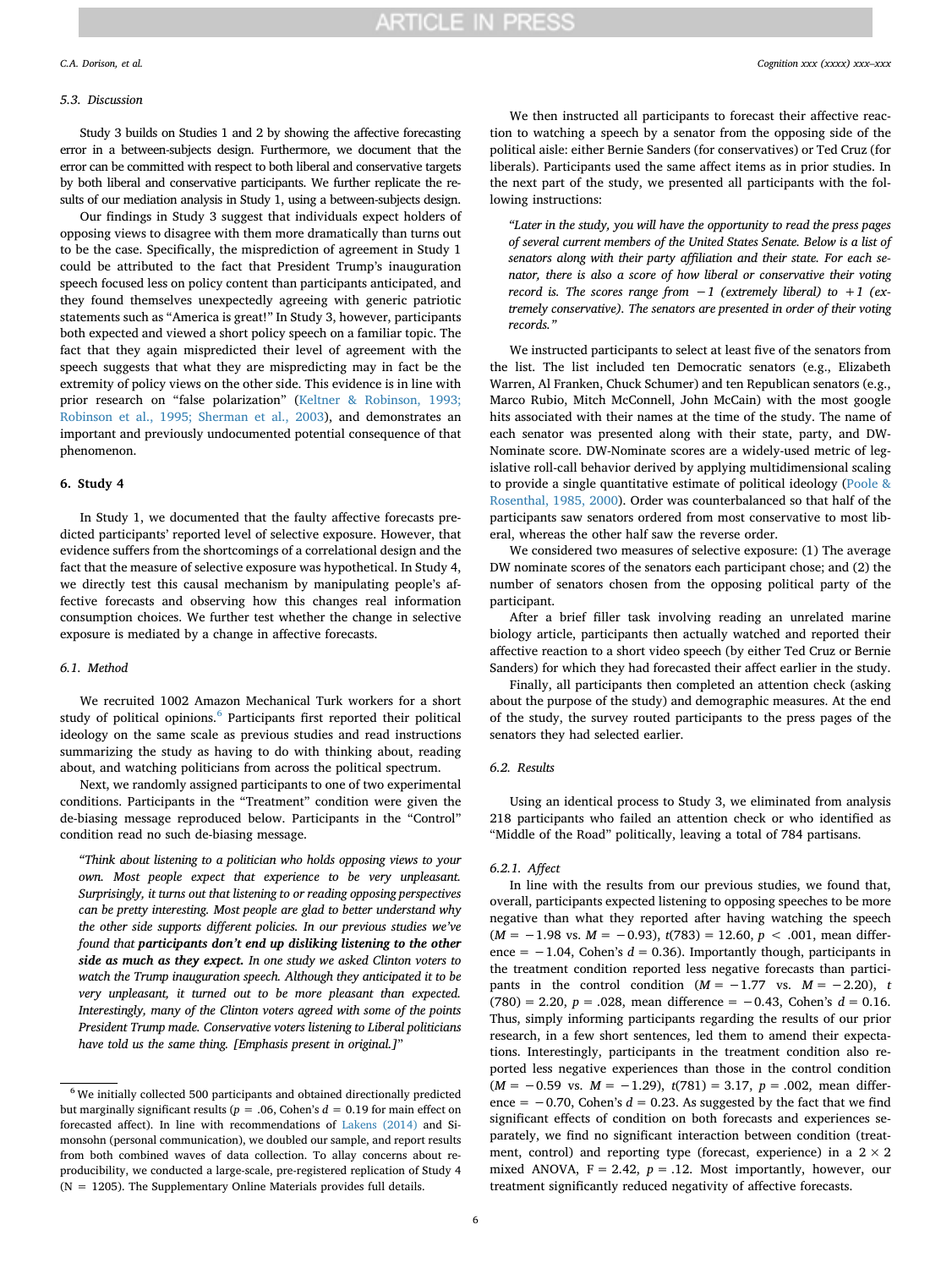<span id="page-6-0"></span>

**Fig. 1.** Forecasted and experienced total affect (Studies 1–4). Note: Dotted black lines separate conditions within studies and solid black lines separate studies (Studies 1–4).

# *6.2.2. Selective exposure*

We instructed participants to select at least five of the senators whose webpages they wished to view during a later part of the study from the list of 20 that we presented to them. Most participants selected exactly five, although 43 participants selected more than five.

To create a mean DW-Nominate score for the choices made by each participant, we simply averaged the DW-Nominate scores of the senators that each participant selected. These scores are bounded between −1 and +1, where positive scores indicated more conservative choices and negative scores indicated more liberal choices. Then, to create an index of selective exposure, we re-coded the DW-Nominate scores so that scores closer to 1 indicated high levels of selective exposure (i.e., choosing senators from one's own party rather than the opposing party), and scores below zero indicated "reverse" selective exposure (i.e., choosing senators from the opposing party rather than one's own party).

<span id="page-6-1"></span>As with the self-report measures in Studies 1 and 2, we found clear evidence of selective exposure using this behavioral measure. Overall, individuals were more likely to visit press pages of senators from their own, rather than the opposing, political party  $(M = 0.19, SD = 0.30)$ , with a mean significantly different from a score of "0″ which would have represented choosing content in an even-handed manner, *t* > 17, *p* < .001 (see [Fig. 1](#page-6-0)).

However, our primary interest is whether participants assigned to the treatment condition would demonstrate lower levels of selective exposure. Participants in the control condition showed high levels of selective exposure  $(M = 0.21, SD = 0.29)$ . In line with our predictions, as seen in [Fig. 2](#page-6-1) (Panel A), participants in the treatment condition showed significantly less selective exposure  $(M = 0.16, SD = 0.31)$ . A *t*test showed that this difference was statistically significant  $(M = 0.21)$ vs. *M* = 0.16), *t*(780) = 2.36, p = .019, mean difference = 0.05, Cohen's *d* = 0.17. If one considers a score of "0" as no selective exposure, then the difference between conditions constituted a 24% reduction in the bias.

One explanation for the pattern of data we described above is that individuals in the treatment condition were simply choosing less extreme senators from their own party, rather than actually "crossing the aisle." To examine this possibility, we calculated the average number of Senate press pages from the opposing party that each participant selected. Participants in the control condition selected an average of 1.51 press pages from the other side (*SD* = 1.16). By contrast, participants in the treatment condition selected 1.81 opposing press pages  $(SD = 1.30)$ , a 20% increase. As depicted in [Fig. 2](#page-6-1) (Panel B), this increase in willingness to consume opposing views in the treatment condition was statistically significant,  $t(782) = 3.38$ ,  $p < .001$ , mean difference = 0.30, Cohen's *d* = 0.24.



**Fig. 2.** Levels of selective exposure by condition (Study 4).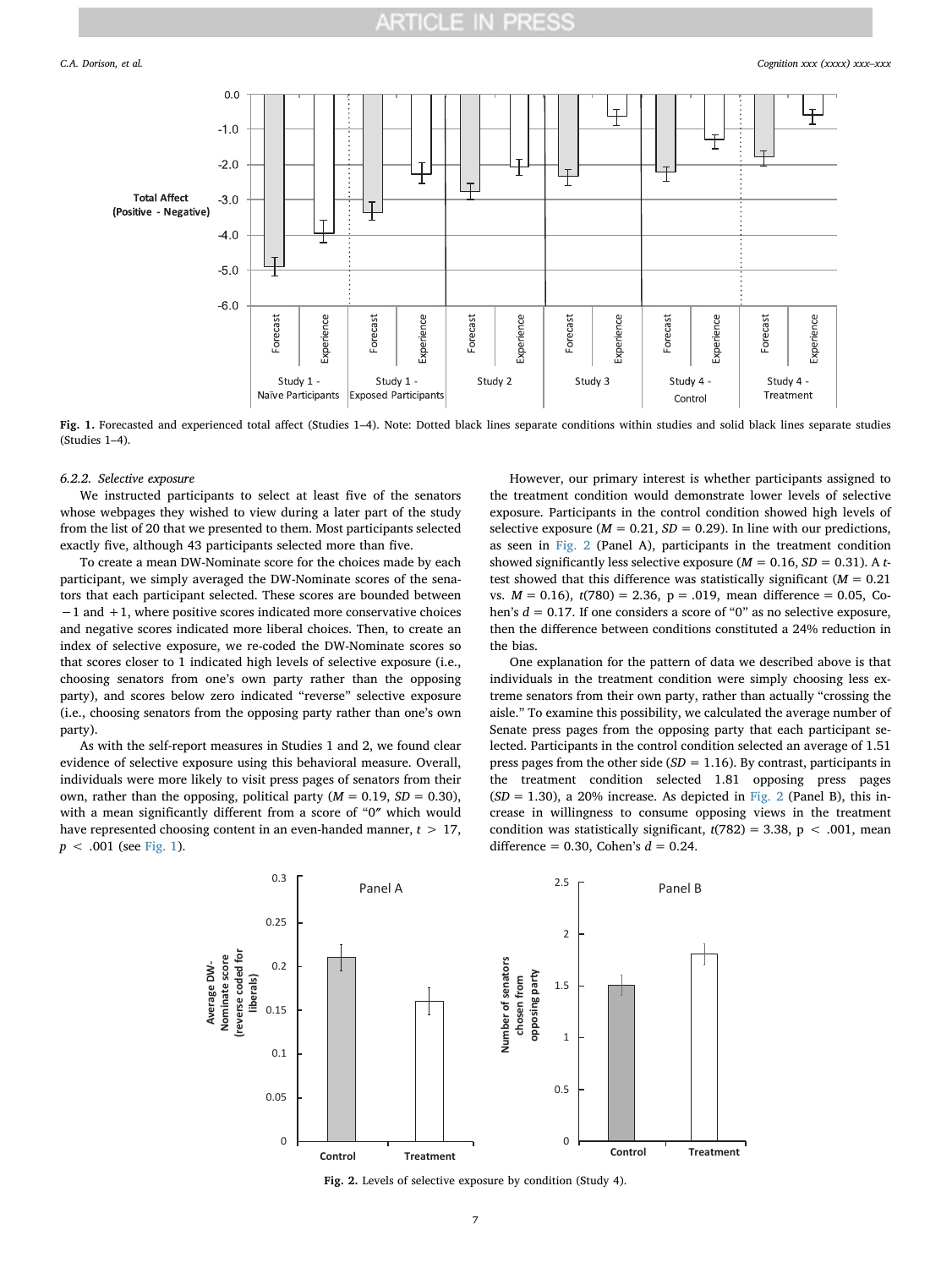# **ARTICLE IN PRESS**

### *6.2.3. Mediation analysis*

A key question was whether the change in affective forecasts mediated the change in participants' level of selective exposure. To address this question, we conducted a between-subjects mediation analysis with the PROCESS macro in SPSS with 10,000 bootstrapped samples [\(Preacher & Hayes, 2004](#page-9-18)). Consistent with predictions, changes in affective forecasts mediated changes in selective exposure,  $b = -0.0063, 95\% \text{ CI} [-0.0146, -0.0011] \text{ (Fig. 3)}.$  $b = -0.0063, 95\% \text{ CI} [-0.0146, -0.0011] \text{ (Fig. 3)}.$  $b = -0.0063, 95\% \text{ CI} [-0.0146, -0.0011] \text{ (Fig. 3)}.$ 

demographic information on the same scales as previous studies.

Participants began the study by first forecasting their affective reaction to an unrelated video on woodworking using the same scales as in all prior studies. They then actually watched the video and reported their experienced affective reactions to the video. We designed this procedure to maximize participant familiarity with the affect ratings they would see later in the study while providing an emotionally-neutral experience.

<span id="page-7-0"></span>

Fig. 3. The effects of treatment condition on average DW-Nominate Score as mediated by affective forecasts (Study 4). Note:  $\degree$  p < .05,  $\degree$  p < .01.

### *6.3. Discussion*

Study 4 provides a causal link between individuals' affective forecasts and their willingness to consume opposing views. A short and truthful report of our research findings led participants to moderate their affective forecasts and reduce selective exposure by 24%. These findings provide an avenue for the development of a simple informational manipulation that could be used to decrease the extent and prevalence of selective exposure.

Extensive research has documented the value of simple informational de-biasing techniques ([Allcott & Rogers, 2014; Morewedge et al.,](#page-8-13) [2015; Rogers & Feller, 2018](#page-8-13)). However, because participants in our study knew that they were part of a research experiment, we must consider the possibility that rather than genuinely taking our de-biasing message to heart they simply acquiesced to experimental demand and behaved in a manner that they believed to be consistent with our hypotheses. On the one hand, given the fact that participants demonstrated significant differences in experienced affect as well as forecasted affect, it could be the case that experimental demand is partly responsible for the pattern of results documented above. On the other hand, it could be that participants in our treatment condition truly believed our research findings, and truly changed their expectations regarding their experience of the speech. Given the inability to parse these two competing explanations with the empirical results from Study 4, we designed Study 5 (and the replication study in the appendix) to address experimental demand in a more rigorous way.

# **7. Study 5**

We designed Study 5 to provide a conceptual replication of Study 4 while alleviating concerns of experimental demand. Specifically, participants chose whether to watch a video by an agreeing vs. disagreeing senator. We predicted that participants would be more willing to watch a video by a disagreeing senator when they saw that other participants had rated the video as not as aversive as anticipated.

# *7.1. Method*

We recruited 404 Amazon Mechanical Turk workers (179 female, 225 male,  $M_{\text{age}} = 36$ , age range = 18–71) for a short study of political opinions. We pre-registered to stop data collection after 400 participants, but four extra participants completed the study before the survey was closed. Participants first reported their political ideology and

Participants were then told they would have the opportunity to make a choice regarding which video to watch for the second part of the study. We told them that the videos we had prepared featured sitting United States Senators. They were told that in addition to the name of the senator, they would see the average emotion ratings that previous mturkers with their political orientation gave to the video using the same scales that they themselves had just used to rate the woodworking video.

Next, as in Study 4, we randomly assigned participants to one of two experimental conditions. Participants in the "Control" condition were shown the name of the senators (Sanders, Cruz), their official Senate picture, and the forecasted affect for the video from participants with their political ideology. Participants in the "Treatment" condition saw the identical stimuli with one exception: in addition to seeing the forecasted affect for each video, participants also saw the experienced affect for each video.

Thus, as in Study 4, we offered participants truthful information about the results of our research, this time in the form of emotion ratings made by prior participants on the same scale as the current participants had just used to rate the woodworking video. Given that our effect sizes are typically around 1 scale point, it is possible that participants would simply be insensitive to the difference between forecasts and experiences of the prior sample, and continue to overwhelmingly choose the same party senator. However, we predicted that participants would be more likely to watch the disagreeing senator when they saw information that the experienced affect was not as negative as the forecasted affect. After choosing which video to watch, participants then actually watched the video they selected.

# *7.2. Results*

In accordance with our pre-registered analysis plan, we eliminated from analysis 92 participants who failed an attention check or who identified as "Middle of the Road" politically, leaving a total of 312 partisans.

# *7.2.1. Selective exposure*

As in Study 4, we find clear evidence of selective exposure using this new behavioral measure. Overall, individuals were more likely to choose videos of the senator from their own, rather than the opposing, political party ( $M = 73\%$ ), with a mean significantly different from "50" which would have represented choosing content in an evenhanded manner,  $t > 11$ ,  $p < .001$ . A logistic regression showed that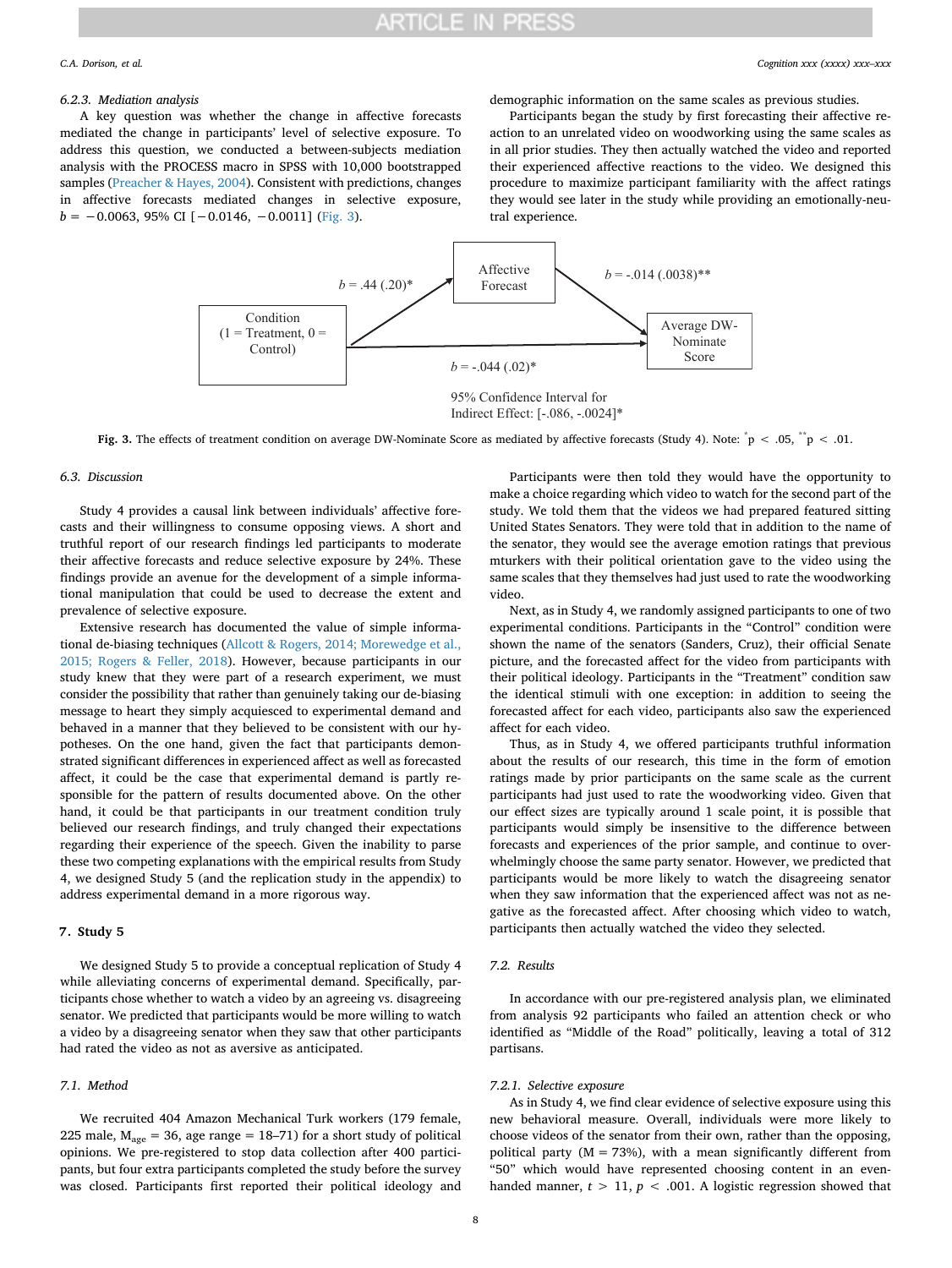participants in the treatment condition were significantly more likely to choose to watch a video of the senator from the opposing party than were participants in the control condition  $(M = 71.17\%$  vs. M = 81.88%, *z* = 2.12, *p* = .034, mean difference = 10.16%, Cohen's  $d = 0.24$ ). If one considers even-handed selection of senators (i.e., 50%) as the absence of selective exposure, this reduction from 81.88% of participants in the control condition selecting an own-party senator to 71.77% of participants in the treatment condition selecting an ownparty senator constituted a 34% amelioration of the bias.

# *7.3. Discussion*

Study 5 achieved two goals. First, it provided a conceptual replication of Study 4. Second, it alleviated concerns of experimental demand. Taken together Studies 4–5 (in addition to the replication of Study 4 provided in the Supplementary Materials) provide converging evidence that selective exposure can be reduced by reducing faulty affective forecasts.

#### **8. General discussion**

Across five experiments we demonstrate a robust error in individuals' affective forecasts when faced with the prospect of consuming opposing political views. Specifically, participants find exposure to opposing views to be substantially less aversive than expected. We document this phenomenon across a variety of stimuli, communication modalities, and across the political spectrum. We also document this pattern with both within- and between-subjects experimental designs.

We find both correlational and causal evidence that mistakenly extreme affective forecasts exacerbate selective exposure. While there are multiple factors that might lead to selective exposure, it seems that political partisans' choices of which information to consume are at least partly based on erroneous predictions of their own affect. We also found that a short de-biasing message can increase partisans' engagement with information from the other side of the aisle. Specifically, a brief and truthful report of our research findings led to reductions in selective exposure by 24–34%. To our knowledge, this is one of the first papers to document downstream behavioral consequences of faulty affective forecasts ([Morewedge & Buechel, 2013; Wilson, Wheatley,](#page-9-19) [Kurtz, Dunn, & Gilbert, 2004](#page-9-19)). Examining the extent to which individuals can learn from other's forecasts and thus change future behavior presents an interesting avenue for future research (see also [Gilbert, Killingsworth, Eyre, & Wilson, 2009](#page-8-14)).

Why do people mis-predict their feelings during disagreement? Our studies demonstrate that people expect opposing views to be less agreeable than they turn out to be. This finding is in line with prior research on false polarization, demonstrating that partisans in conflict systematically exaggerate the extremity of the views on the other side ([Keltner & Robinson, 1993; Robinson et al., 1995; Sherman et al.,](#page-9-12) [2003\)](#page-9-12). It is also in line with prior work on focalism, the tendency to overweight the affective impact of the target event and underweight the affective impact of all other non-target events ([Mallett et al., 2008;](#page-9-9) [Wilson et al., 2000](#page-9-9)).

It may be the case that mis-predicting how much one will agree with others of the opposing political party stems from people engaging in biased sampling from memory. In other words, when asked to imagine their feelings regarding material they typically avoid, most people readily recall extreme instances ([Morewedge, Gilbert, & Wilson, 2005](#page-9-20); see also [Gennaioli & Shleifer, 2010\)](#page-8-15), that in turn bias predictions of the future. Alternatively, individuals' recall of extreme political positions may be accurate considering such extreme positions receive the most media exposure [\(Mullainathan & Shleifer, 2005](#page-9-21)). Future research should explore these hypotheses.

While in some cases it may be that exposure to counter-attitudinal information leads to more extreme positions (e.g., [Bail et al., 2018](#page-8-16)),

exposure remains a necessary but not sufficient requirement of effective political discourse. The studies reported in this manuscript, particularly Studies 4 and 5, suggest that selective exposure could be mitigated if people learned that opposing views are not as aversive as they anticipate. This is exactly the interventional approach examined in Studies 4 and 5, which results in increased diversity of perspectives in participants' media diets for both written and video content. Future interventions could target mis-perceptions of affect, mis-perceptions of agreement, or both. One could imagine this citizen education being undertaken in civics classes, by public leaders, and by others concerned about the quality and survival of our democratic deliberation and selfgovernance.

# **Acknowledgements**

The authors gratefully acknowledge support from the Harvard Mind-Brain-Behavior Initiative and the Harvard Foundations of Human Behavior Initiative. The authors wish to thank Jennifer Lerner, Will Hart, and two anonymous reviewers.

#### **Appendix A. Supplementary material**

Supplementary data to this article can be found online at [https://](https://doi.org/10.1016/j.cognition.2019.02.010) [doi.org/10.1016/j.cognition.2019.02.010](https://doi.org/10.1016/j.cognition.2019.02.010).

#### **References**

- <span id="page-8-3"></span>[Adams, J. S. \(1961\). Reduction of cognitive dissonance by seeking consonant information.](http://refhub.elsevier.com/S0010-0277(19)30037-X/h0005) *[The Journal of Abnormal and Social Psychology, 62](http://refhub.elsevier.com/S0010-0277(19)30037-X/h0005)*(1), 74.
- <span id="page-8-13"></span>[Allcott, H., & Rogers, T. \(2014\). The short-run and long-run effects of behavioral inter](http://refhub.elsevier.com/S0010-0277(19)30037-X/h0010)[ventions: Experimental evidence from energy conservation.](http://refhub.elsevier.com/S0010-0277(19)30037-X/h0010) *American Economic Review, 104*[\(10\), 3003–3037.](http://refhub.elsevier.com/S0010-0277(19)30037-X/h0010)
- <span id="page-8-0"></span>[Arceneaux, K., Johnson, M., & Murphy, C. \(2012\). Polarized political communication,](http://refhub.elsevier.com/S0010-0277(19)30037-X/h0015) [oppositional media hostility, and selective exposure.](http://refhub.elsevier.com/S0010-0277(19)30037-X/h0015) *The Journal of Politics, 74*(1), [174–186](http://refhub.elsevier.com/S0010-0277(19)30037-X/h0015).
- <span id="page-8-16"></span>Bail, C. A., Argyle, L. P., Brown, T. W., Bumpus, J. P., Chen, H., Hunzaker, M. F., . [Volfovsky, A. \(2018\). Exposure to opposing views on social media can increase po](http://refhub.elsevier.com/S0010-0277(19)30037-X/h0020)litical polarization. *[Proceedings of the National Academy of Sciences, 115](http://refhub.elsevier.com/S0010-0277(19)30037-X/h0020)*(37), [9216–9221](http://refhub.elsevier.com/S0010-0277(19)30037-X/h0020).
- <span id="page-8-12"></span>[Brown-Iannuzzi, J. L., Dotsch, R., Cooley, E., & Payne, B. K. \(2017\). The relationship](http://refhub.elsevier.com/S0010-0277(19)30037-X/h0025) [between mental representations of welfare recipients and attitudes toward welfare.](http://refhub.elsevier.com/S0010-0277(19)30037-X/h0025) *[Psychological Science, 28](http://refhub.elsevier.com/S0010-0277(19)30037-X/h0025)*(1), 92–103.
- <span id="page-8-11"></span>[Buechel, E. C., Zhang, J., & Morewedge, C. K. \(2017\). Impact bias or underestimation?](http://refhub.elsevier.com/S0010-0277(19)30037-X/h0030) [Outcome specifications predict the direction of affective forecasting errors.](http://refhub.elsevier.com/S0010-0277(19)30037-X/h0030) *Journal of [Experimental Psychology: General, 146](http://refhub.elsevier.com/S0010-0277(19)30037-X/h0030)*(5), 746.
- [Cooney, G., Gilbert, D. T., & Wilson, T. D. \(2017\). The novelty penalty: Why do people](http://refhub.elsevier.com/S0010-0277(19)30037-X/h0035) [like talking about new experiences but hearing about old ones?](http://refhub.elsevier.com/S0010-0277(19)30037-X/h0035) *Psychological Science, 28*[\(3\), 380–394.](http://refhub.elsevier.com/S0010-0277(19)30037-X/h0035)
- <span id="page-8-6"></span>Festinger, L. (1957). *[A theory of cognitive dissonance.](http://refhub.elsevier.com/S0010-0277(19)30037-X/h0040)* Evanston, Ill: Row, Peterson.
- Festinger, L. (1964). *[Conflict, decision, and dissonance \(Stanford studies in psychology; 3\).](http://refhub.elsevier.com/S0010-0277(19)30037-X/h0045)* [Stanford, Calif.: Stanford University Press.](http://refhub.elsevier.com/S0010-0277(19)30037-X/h0045)
- <span id="page-8-5"></span>[Fischer, P., Kastenmüller, A., Greitemeyer, T., Fischer, J., Frey, D., & Crelley, D. \(2011\).](http://refhub.elsevier.com/S0010-0277(19)30037-X/h0050) [Threat and selective exposure: The moderating role of threat and decision context on](http://refhub.elsevier.com/S0010-0277(19)30037-X/h0050) [confirmatory information search after decisions.](http://refhub.elsevier.com/S0010-0277(19)30037-X/h0050) *Journal of Experimental Psychology: [General, 140](http://refhub.elsevier.com/S0010-0277(19)30037-X/h0050)*(1), 51.
- <span id="page-8-2"></span>[Frey, D. \(1986\). Recent research on selective exposure to information.](http://refhub.elsevier.com/S0010-0277(19)30037-X/h0055) *Advances in [Experimental Social Psychology, 19](http://refhub.elsevier.com/S0010-0277(19)30037-X/h0055)*, 41–80.
- <span id="page-8-7"></span>[Frey, D., & Rosch, M. \(1984\). Information seeking after decisions: The roles of novelty of](http://refhub.elsevier.com/S0010-0277(19)30037-X/h0060) information and decision reversibility. *[Personality and Social Psychology Bulletin,](http://refhub.elsevier.com/S0010-0277(19)30037-X/h0060) 10*[\(1\), 91–98](http://refhub.elsevier.com/S0010-0277(19)30037-X/h0060).
- <span id="page-8-4"></span>[Frimer, J. A., Skitka, L. J., & Motyl, M. \(2017\). Liberals and conservatives are similarly](http://refhub.elsevier.com/S0010-0277(19)30037-X/h0065) [motivated to avoid exposure to one another's opinions.](http://refhub.elsevier.com/S0010-0277(19)30037-X/h0065) *Journal of Experimental Social [Psychology, 72](http://refhub.elsevier.com/S0010-0277(19)30037-X/h0065)*, 1–12.
- <span id="page-8-15"></span>[Gennaioli, N., & Shleifer, A. \(2010\). What comes to mind.](http://refhub.elsevier.com/S0010-0277(19)30037-X/h0070) *The Quarterly Journal of Economics, 125*[\(4\), 1399–1433](http://refhub.elsevier.com/S0010-0277(19)30037-X/h0070).
- <span id="page-8-8"></span>[Gilbert, D. T., Driver-Linn, E., & Wilson, T. D. \(2002\). The trouble with Vronsky: Impact](http://refhub.elsevier.com/S0010-0277(19)30037-X/h0075) [bias in the forecasting of future affective states. In L. F. Barrett, & P. Salovey \(Eds.\).](http://refhub.elsevier.com/S0010-0277(19)30037-X/h0075) *[Emotions and social behavior. The wisdom in feeling: Psychological processes in emotional](http://refhub.elsevier.com/S0010-0277(19)30037-X/h0075) intelligence* [\(pp. 114–143\). New York: Guilford Press.](http://refhub.elsevier.com/S0010-0277(19)30037-X/h0075)
- <span id="page-8-14"></span>[Gilbert, D. T., Killingsworth, M. A., Eyre, R. N., & Wilson, T. D. \(2009\). The surprising](http://refhub.elsevier.com/S0010-0277(19)30037-X/h0080) [power of neighborly advice.](http://refhub.elsevier.com/S0010-0277(19)30037-X/h0080) *Science, 323*(5921), 1617–1619.
- <span id="page-8-10"></span>[Gilbert, D. T., Lieberman, M. D., Morewedge, C. K., & Wilson, T. D. \(2004\). The peculiar](http://refhub.elsevier.com/S0010-0277(19)30037-X/h0085) [longevity of things not so bad.](http://refhub.elsevier.com/S0010-0277(19)30037-X/h0085) *Psychological Science, 15*(1), 14–19.
- <span id="page-8-9"></span>[Gilbert, D. T., Pinel, E. C., Wilson, T. D., Blumberg, S. J., & Wheatley, T. P. \(1998\).](http://refhub.elsevier.com/S0010-0277(19)30037-X/h0090) [Immune neglect: A source of durability bias in affective forecasting.](http://refhub.elsevier.com/S0010-0277(19)30037-X/h0090) *Journal of [Personality and Social Psychology, 75](http://refhub.elsevier.com/S0010-0277(19)30037-X/h0090)*(3), 617.
- <span id="page-8-1"></span>[Golman, R., Hagmann, D., & Loewenstein, G. \(2017\). Information avoidance.](http://refhub.elsevier.com/S0010-0277(19)30037-X/h0095) *Journal of*